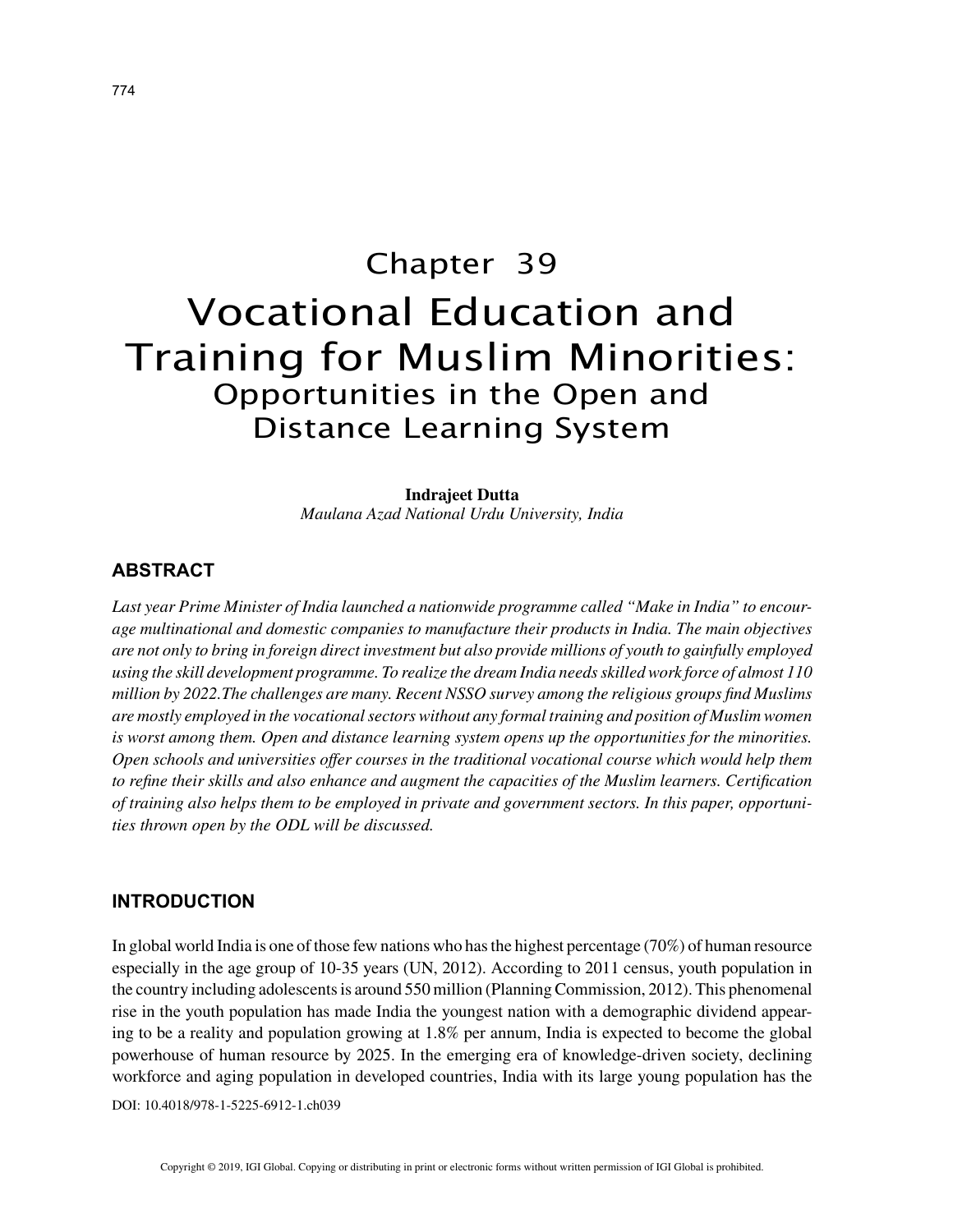opportunity to position itself as a quality source of skilled manpower for the world (Majumdar, 2012). Transforming this huge human resource into capital resource is the biggest challenge country is facing today. Education is considered as the special purpose vehicle through which it can be realized. The present liberal kind of education being offered at school and higher level would create knowledge which is required for basic development of human beings. It is not that we do not need such kind of education. Whether it is University Education Commission (1948) or National Policy of Education (1986) if we look at the objectives of education definitely it is heavily inclined towards the liberal kind of education. But, the skill based education was always need of the hour especially after India got Independence, and in the backdrop of Wardha Scheme of Education where it was stressed that craft should be the centre of education be it school or at higher level but unfortunately it never become the centre of education as cautioned by Zakir Hussain committee while reviewing the Gandhian Philosophy of education. Though in 1952, Secondary Education Commission felt the need to promote technical skill and efficiency at all stages. Similar kind of recommendation was given by Kothari Commission (1964) which said that almost 25% of the students graduating from schools should be diverted towards skill based education. National Policy of Education (1986) too has considered higher secondary stage of school education as crucial since it is at this stage that necessary skills and competencies are acquired which enable the students to enter the world of work or to go for higher education. The NPE, 1986 set the target, to cover 10% higher secondary students under vocational courses by 1990 and 25% by 1995. The POA, 1992 reset the targets of diversification of students in vocational streams at  $+2$  level to 10% by 1995 and 25% by 2000. As a result Indian government launched the Centrally Sponsored Scheme of Vocationalization of education in 1988 which was revised in 1992 (POA,1992). The objectives of the scheme were: (i) to provide diversification of educational opportunities so as to enhance individual employability; (ii) to reduce the mismatch between demand and supply of skilled human resource, and (iii) to provide an alternative for those pursuing higher education. Under the scheme vocational courses are provided in general schools with 2 years duration after secondary stage. As regards funding, 100% financial assistance had been given by the Central Government for 11 components, fund was shared 50:50 between the Centre and the State for 5 components and 100% funding is provided by the respective State Government/UT in case of 2 components. Generally Rs. 1 lakh was provided for each vocational course for construction of laboratory and purchase of equipment. The scheme provided for recruitment of 2 full-time teachers and 1 part-time teacher per course. The vocational courses were of fixed 2 years' duration, although the scheme included a provision of variable duration, ranging from 1 to 3 years. The scheme was implemented through formal and non-formal sector via participation of NGOs. The Scheme, so far, has created infrastructure of 21000 sections in 9619 schools and creating a capacity of about 10 lakh students at  $+$ 2 level. The grants released so far since the inception of the scheme is Rs. 765 crore(MHRD website, 2015). But the 61<sup>st</sup> NSSO survey (2004-05) provides us the gloomy picture. Some of the results are:

- 1. Almost 97% of individuals in the age bracket of 15–60 years had limited exposure to technical education, which is another indicator of low skills sets among Indians.
- 2. According to the occupational profile of India's workforce, 90% of the workforce population is employed in skill-based jobs, whereas more than 90% had no exposure to vocational education or training even though more than half of the seats remain unutilized in vocational education.
- 3. There is a lack of training facilities and skills development in as many as 20 high-growth industries such as logistics, healthcare, construction, hospitality and automobiles.